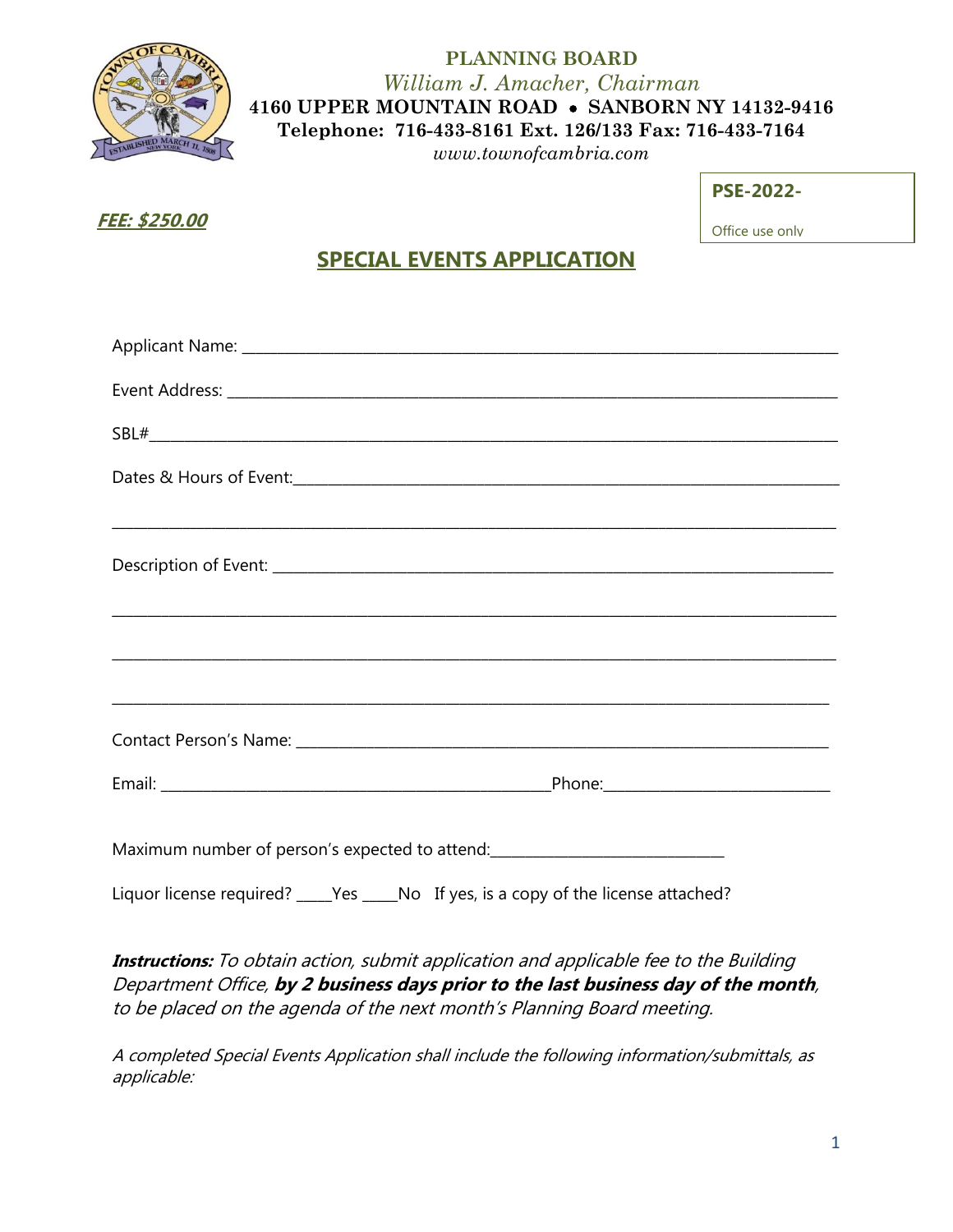| 1. The name, address & telephone number(s) of the person(s) who will be organizing the                                                                                                |  |  |  |  |
|---------------------------------------------------------------------------------------------------------------------------------------------------------------------------------------|--|--|--|--|
| event & who can be contacted prior to & during the event by Town Officials.                                                                                                           |  |  |  |  |
| 2. The address of the event location.                                                                                                                                                 |  |  |  |  |
| 3. The proposed dates & hours of the Special Event, including the setup & shutdown                                                                                                    |  |  |  |  |
| times.                                                                                                                                                                                |  |  |  |  |
| 4. The expected maximum number of persons intended to use the property at one time &<br>collectively, including organizers, employees, vendors, exhibiters & spectators/participants. |  |  |  |  |
| 5. Expected number of automobiles & other vehicles intended to use the property at one<br>time & collectively, & proof of adequate off road Parking Capacity as defined herein.       |  |  |  |  |
| 6. The name, address & telephone number of the person(s) who will be engaged in the                                                                                                   |  |  |  |  |
| preparation and/or sale of food, alcohol, or beer and a copy of the State Liquor Authority                                                                                            |  |  |  |  |
| License & Niagara County Health Department Permit Number for the activity, if applicable.                                                                                             |  |  |  |  |
| 7. The name , address & cellular number of any security company which will work on the<br>Premises & a description of the duties to be performed, if applicable.                      |  |  |  |  |
| 8. The dimensions of any tents or existing buildings to be utilized for the event. All tents                                                                                          |  |  |  |  |
| erected in connection with an event and/or the use of existing buildings in connection with                                                                                           |  |  |  |  |
| the event will require an application to, & the approval of, the Code Enforcement Officer of                                                                                          |  |  |  |  |
| the Town of Cambria.                                                                                                                                                                  |  |  |  |  |
| 9. Certification that the property where the event is to take place is not subject to any                                                                                             |  |  |  |  |
| covenant or restriction limiting its use, or if the use is restricted by easement or otherwise, a                                                                                     |  |  |  |  |
| copy of a survey or diagram depicting the easement area & any reserved area where                                                                                                     |  |  |  |  |
| development rights are intact.                                                                                                                                                        |  |  |  |  |
| 10. The applicant must provide a certificate of general liability insurance naming the Town                                                                                           |  |  |  |  |
| of Cambria as an additional insured with limits of \$1,000,000 per occurrence or such other                                                                                           |  |  |  |  |
| limit or condition as may be required by the Town of Cambria for events where expected                                                                                                |  |  |  |  |
| attendance exceeds 500 attendees.                                                                                                                                                     |  |  |  |  |
| 11. A general description of the proposed event including the purpose of the event &                                                                                                  |  |  |  |  |
| description of the nature of the services to be carried on & the admission fee to be                                                                                                  |  |  |  |  |
| charged, if any.                                                                                                                                                                      |  |  |  |  |
| 13. A Parking/Event Plan including the following:                                                                                                                                     |  |  |  |  |
| a) The size of the property & its location in relation to abutting streets or                                                                                                         |  |  |  |  |
| highways                                                                                                                                                                              |  |  |  |  |
| b) The size & location of existing buildings or structures that will be in operation                                                                                                  |  |  |  |  |
| during the course of the event & any proposed building, structure, tent(s) or                                                                                                         |  |  |  |  |
| signs to be erected temporarily for the event.                                                                                                                                        |  |  |  |  |
| The location of stages or tents, if any.<br>C)                                                                                                                                        |  |  |  |  |
| The designated area of use for spectators, exhibitors, venders, food trucks,<br>d)<br>employees & organizers, as applicable.                                                          |  |  |  |  |
| The location of all entrances & exits.                                                                                                                                                |  |  |  |  |
| e)<br>The location of all fire extinguishers & other fire safety equipment, if any.<br>f)                                                                                             |  |  |  |  |
| The location of all temporary utilities to be installed for the event, if any.<br>q)                                                                                                  |  |  |  |  |
| The layout of any parking areas for automobiles & other vehicles & the means<br>h)                                                                                                    |  |  |  |  |
| of ingress & egress for such parking areas. The parking spaces must allow 200                                                                                                         |  |  |  |  |
| square feet per car. Such parking area shall provide for one (1) parking space                                                                                                        |  |  |  |  |
| for every four (4) persons expected to be in attendance.                                                                                                                              |  |  |  |  |
| A traffic control plan for vehicles entering & leaving the site for the proposed<br>i)                                                                                                |  |  |  |  |
|                                                                                                                                                                                       |  |  |  |  |